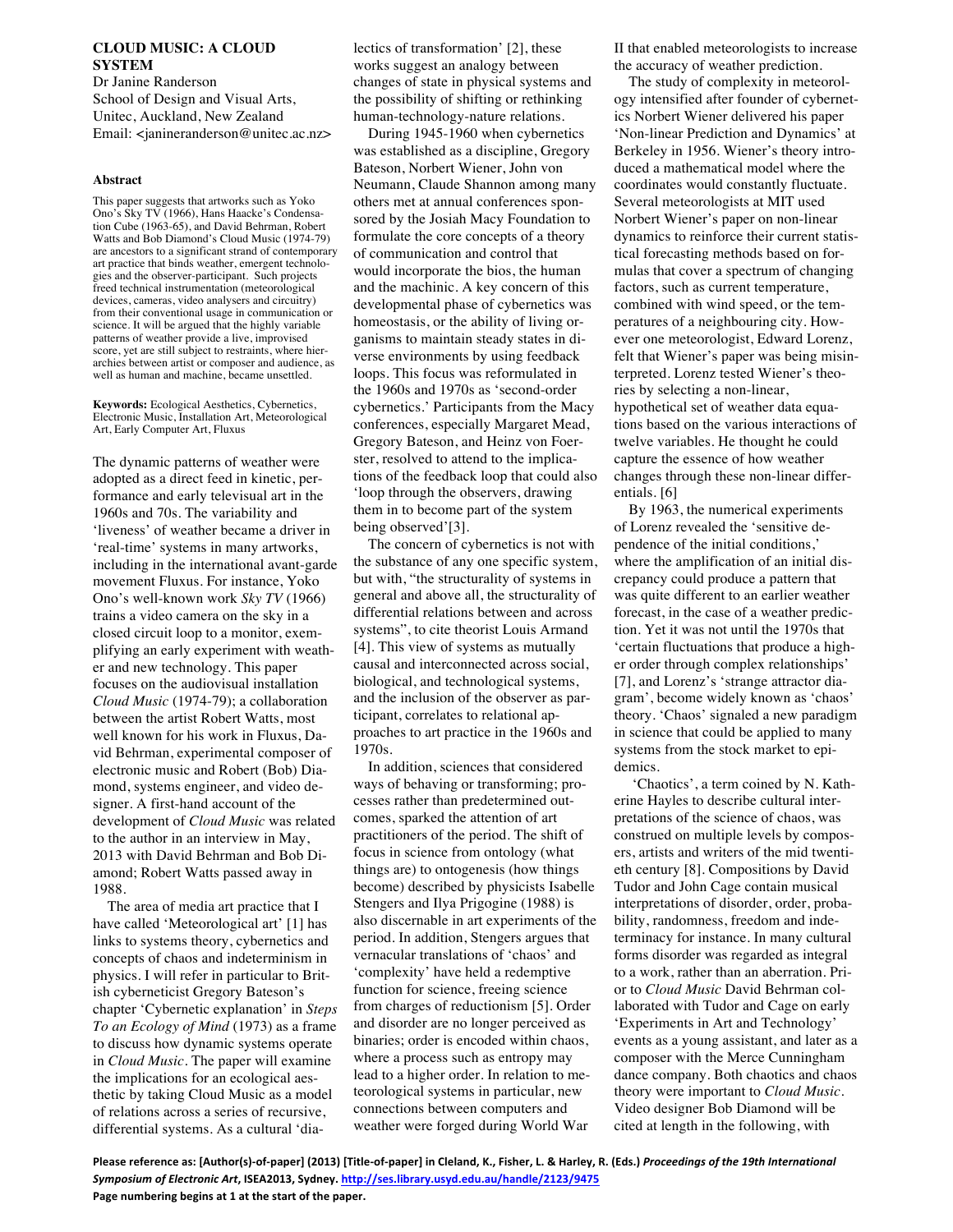regard to how the piece was connected to his work in a different environment as a systems engineer for NASA on the Apollo project.

# **Cloud Music**

To enable Robert Watt's poetic idea of listening to the clouds, Behrman and Diamond designed a whole system from scratch, including audio and video, that they dubbed the 'Cloud Machine'. The video analyzer, designed by Bob Diamond, linked six crosshairs on a monitor positioned towards a particular set of clouds, to six control voltages. As the light values of the moving clouds changed as they passed across the crosshairs, the voltages changed and were converted into triggered progressions of pitched sounds, made by a music synthesizer. Diamond explained, "the whole idea of it was to almost be able to feel the shape of the clouds. […] depending on the shape of the cloud different parts of the screen will be activated at different sensitive points"[9]. Behrman regarded each of the six cross hairs as possessing a 'music personality'.

The artists worked collaboratively over a two-year period from 1972-1974 to develop the work. The egalitarian nature of this collaboration was unusual for the 1970s where electronic art would often be promoted as the work of a single well-known artist, supported by unnamed assistants. Bob Diamond was shifting between a remote cabin in Montrose, Pennsylvania and working for the experimental WNET TV Lab on video synthesizers and video circuitry in New York. He custom-designed video switchers for Nam June Paik, with whom he worked closely during this period [10]. Diamond's method relies on time-base or sync signal of the video. This signal synchronizes the sweeping movement of the electron beam in a television picture tube with the Sony video camera [11].

The six circuit boards for each cross hair of the video analyzer were soldered together with Diamond's wife Pat in a smaller version of a 'Model-T Ford' production line-style process in the cabin over ten months.

Central to *Cloud Music* (1974-1979) are, of course, the clouds themselves, a highly dynamic physical system. Even in this century scientists still struggle to understand the complex set of drivers which determine the height, density, composition and color of clouds, which,

combined with their ephemeral nature, means that clouds remain one of the least understood aspects of the climate system. The response of the climate system (and feedbacks) to large scale changing cloud patterns is also largely unknown [12].

The process of sensing the differences in clouds in *Cloud Music* relies on an analysis of pixel coordinates. Diamond professes to seeing the sky in terms of equations, saying; "I see a mesh of twodimensional points with depth and magnitude" [13]. In Bateson's 'Cybernetic Explanation,' a chapter written contemporaneously with *Cloud Music*, he writes "Formal processes of mapping, translation or transformation are, in principle, imputed to every step of any sequence of phenomena which the cyberneticist is attempting to explain" [14]. In cybernetics, substance devolves to the information "carried" by the events and objects in the circuit in Bateson's analysis, just as the physical movements of the clouds devolve to audio information in the artwork. Although there is no causal link between Bateson's text and *Cloud Music* itself, there are parallels between cybernetic theory, Diamond's practical knowledge of feedback systems from his training in electro-engineering and Robert Watt's conceptual premise for the work.

Robert Watts would arrive in an exotic car at the cabin in Montrose to exchange ideas with Diamond on the artwork and then drive back to New York. Watts was primarily responsible for the installation design, and like Hans Haacke's *Condensation Cube* (1963-65), he made a Plexiglas box on top of a steel box to house the circuit boards. To reveal the interior of the technological black box was important to the *Cloud Music* collaborators [15]. Open or closed boxes that revealed or hid their structural workings were something of an obsession among avantgarde artists as well as a key motif in cybernetics [16]. In 1964, the Dwan Gallery staged the show *Boxes*, which included Robert Watt's work along with Edward Keinholz and Larry Bell and many others. Robert Watt's earlier artwork, *Three Clouds* (1965) included photographs of clouds and skin applied to three box-shaped plastic laminate pedestals.

The interior workings of Diamond and Behrman's intricate electronics of the 'Cloud Machine' were open to view through the clear Perspex case.

Behrman's wirey custom-built audio generator included analogue as well as digital chips. From 1975 Behrman was acting director at the Center for Contemporary Music at Mills College, in Oakland, California. There was a small community of artists there who were working with emergent digital technology. Diamond described Behrman's music generator in reverential terms; "…it actually had AI (artificial intelligence) and a temporal memory. It could remember sequences that happened in the past. This was before computers had hard-drives and memories" [17].

#### Behrman explained further,

The synthesizer had counters and adders that could mark and count the light-change events as they came in. It had six banks of three oscillators; each one could run backwards to replay what just happened, on a simple level. The history of light change-caused changes was recorded. Voltages from the video analyzer were changed into digits 0 to 7, and these integers determined the audio output tunings [18].

As well as having a temporal memory, environmental responsiveness was a central trope in *Cloud Music*. Behrman notes,

If you think of a conventional composition as an object that is fixed from beginning to end, [instead] we were creating a situation to be explored by musicians. So that situation where the musician would play and trigger things is analogous to what happens in Cloud Music where the clouds could randomly trigger things. So these ideas of interactivity were in the air then, and they were related to Cage. Where you would leave in elements that you can't predict and it keeps it lively that way. You try and get rid of your own clichés. Cage used chance, [sic] he used the I-Ching to open up a situation. And, in a way, the clouds moving across the sky is like the I-Ching. […] [19]

While Behrman frames *Cloud Music* in terms of Cagean aesthetics, he also employed cybernetic notions of 'selfregulating systems that feedback on themselves' and 'drift' [20]. Behrman states that Bob Watts was certainly aware of cybernetic concepts at the time of making *Cloud Music*. The science of circular, causal mechanisms, fluctuation and 'feedback' were popular motifs for artists and composers in this period. A cultural discourse that could be responsive to chaotic factors and non-linearity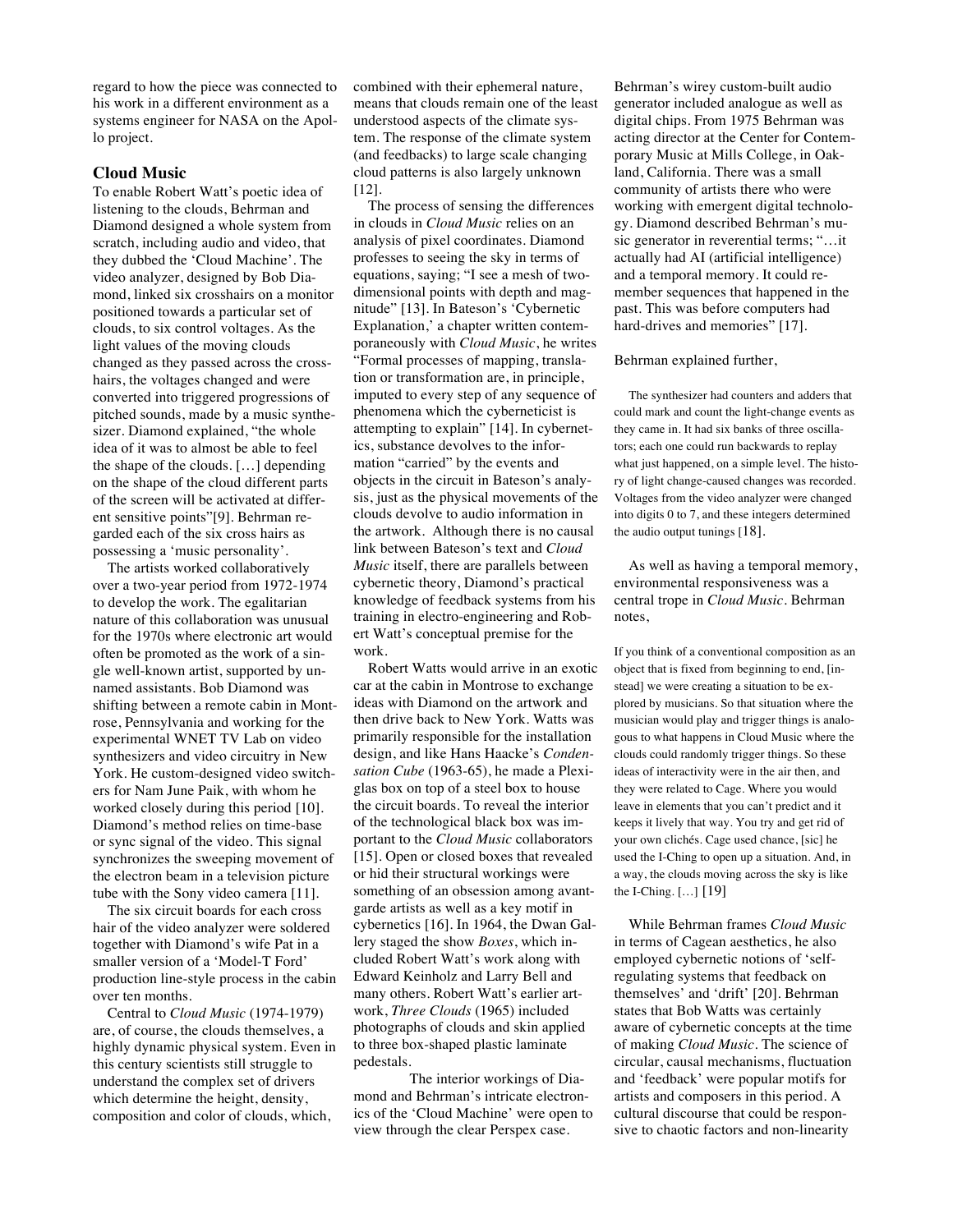seemed to valorize the minutiae of local ecologies, even to deconstruct the liberal humanist subject and subvert the technological determinism of Twentieth century militarism.

For instance, art critic Jack Burnham cites Hans Haacke on his *Condensation Cube* as follows, "I was very excited about the subtle communication with a seemingly sealed off environment and the complexity of interrelated conditions determining a meteorological process" [21]. According to Haacke, this process produces in the viewer's mind a conceptual oscillation, in dialectical conflict with both traditional art and the hierarchical organisation of physical relationships. Whether or not a 'conceptual oscillation' is actually produced is a matter of speculation but his statement suggests that the audience might take an equal role in the constitution of an artwork. In second order cybernetics the observer in a living system is part of the cycle of information exchange, rather than a one-way model of transmission and reception. The observer does not just monitor pre-existing systems, but actually creates them through the act of observation. Haacke's later work *Recording of climate in an art exhibition* (1970), references the effects of the respiration of the audience in a particular environment, in his 'systems-based art' [22].

Although Behrman was frequently experimenting with harmonic tonal compositions where the frequencies would develop randomly and the sequences would eventually drift, in Cloud Music the system was intended for a long-term, unmanned installation so it was not allowed to drift indefinitely, or, as the musician comments, the oscillators would go out of tune. Behrman explains,

There was a finite set of pitch possibilities derived from one Master oscillator, using digital dividers and multipliers. This gave the sound of *Cloud Music* a slightly colder feeling than earlier pieces that were allowed to drift. [Yet] Even on a day with a plain blue or grey sky, some little change will happen in the sky once in a while, causing a voltage to cross over a threshold in the synth, resulting in a harmonic change. [23]

Although *Cloud Music* was clearly a reactive artwork, the tendency towards random harmonics in the Cloud Machine mechanism was restrained by a return to the original family of harmonic tones. Behrman contends you could always recognize the sounds in the installation

as *Cloud Music*. To think about the piece in relation to cybernetics once again, Bateson describes such systems where 'the circuit is energized from some external source', or 'events within the circuit may be influenced from the outside or may influence outside events' as always open. Bateson writes, "A very large and important part of cybernetic theory is concerned with the formal characteristics of such formal circuits, and the conditions of their stability. Here I shall consider such systems only as sources of restraint" [24]. The harmonic changes in *Cloud Music* might be understood by an analysis of the restraints, or stabilizing effects, whereby the ceaseless variation of the clouds was countered by mechanisms in the circuit. Undoubtedly these restraints were also intended for aesthetic effect.

Bateson asks the reader to entertain the following idea,

Consider a variable in the circuit at any position and suppose this variable subject to random change in value (the change perhaps being imposed by impact of some event external to the circuit). We now ask how this change will affect the value of this variable at that later time when the sequence of effects has come around the circuit. Clearly the answer to this last question will depend on the characteristics of the circuit and will therefore, be not random. [25]

Bateson's notion of randomness as part of a greater pattern can also be read as a reference to a larger relational nexus, or ecology; as that which exists beyond the confines of the box in which a system is located. As Hayles argues, if pattern was initially a privileged term among the electrical engineers developing information theory, randomness became increasingly understood as the creative ground from which new kinds of pattern can emerge. [26] If pattern is the realization of a certain set of possibilities, for Bateson randomness is "the much, much larger set of everything else, from phenomena that cannot be rendered coherent by a given system's organization to those the system cannot perceive at all." [27] In the case of *Cloud Music* there are given restraints in the circuit that reveal that even the chance occurrence of cloud movement, or the timing of encounter of the viewer of the sound may be part of a higher order.

Diamond's experience in the space research environment translated to his willingness to experiment with the chaotic problem of sensing the clouds. He reflects;

For two years I was working for NASA, working on Project Apollo. And one of the problems was that the engines kept exploding. And I was working on a way of determining by analyzing the engines to figure out why they were failing. Part of that problem was chaos; where the engine was acting like a whistle and it was blowing itself up because of the vibrations. […] This experience influenced me a lot in thinking about interactivity and designing an artwork that was interactive. Because depending on what that engine was sensing it would react in an interactive way; you could have blown on the exhaust and cause an oscillation that could explode it. [...] The work with systems in *Cloud Music* was actually some kind of closure of this period of NASA research, where a concept that was causing so much pain could actually be resolved into a pleasurable experience. [28]

Diamond also noted that the video analyzer for *Cloud Music* was made from military grade parts that could withstand up to 100 degrees Celsius and work in a radiation environment or on a spacecraft. The cross hairs on the monitor themselves that sense differences in light are similar to the task of marking targets from ground-based artillery. Technologies initially developed for destruction were redeployed in an art context, as a means of subversion. However, the power dynamics that theorist of science Peter Galison (1994) points to in his discussion of the military origins of cybernetic ontology, including Wiener's development of war machines such as the 'Antiaircraft AA predictor', may also be considered in relation to *Cloud Music* [29].

Rather than tracing the cybernetic lineage in militarism, theorist of technology Andrew Pickering (2010) focuses on the emergence of cybernetics in the science of the adaptive brain and the environment. For instance in 1952, the British cyberneticist and psychologist Gordon Pask developed the *Musicolour machine*, an electro-mechanical device that collaborated with the musician to create a synthetic light show. Pickering suggests that Pask's musicolour machine undercuts any familiar dualist distinction between the human system and the machine. Similarly, in *Cloud Music* we find an assemblage of cloud-machineobserver or listener. To extend agency to the clouds and the machine extends informational importance and creativity to